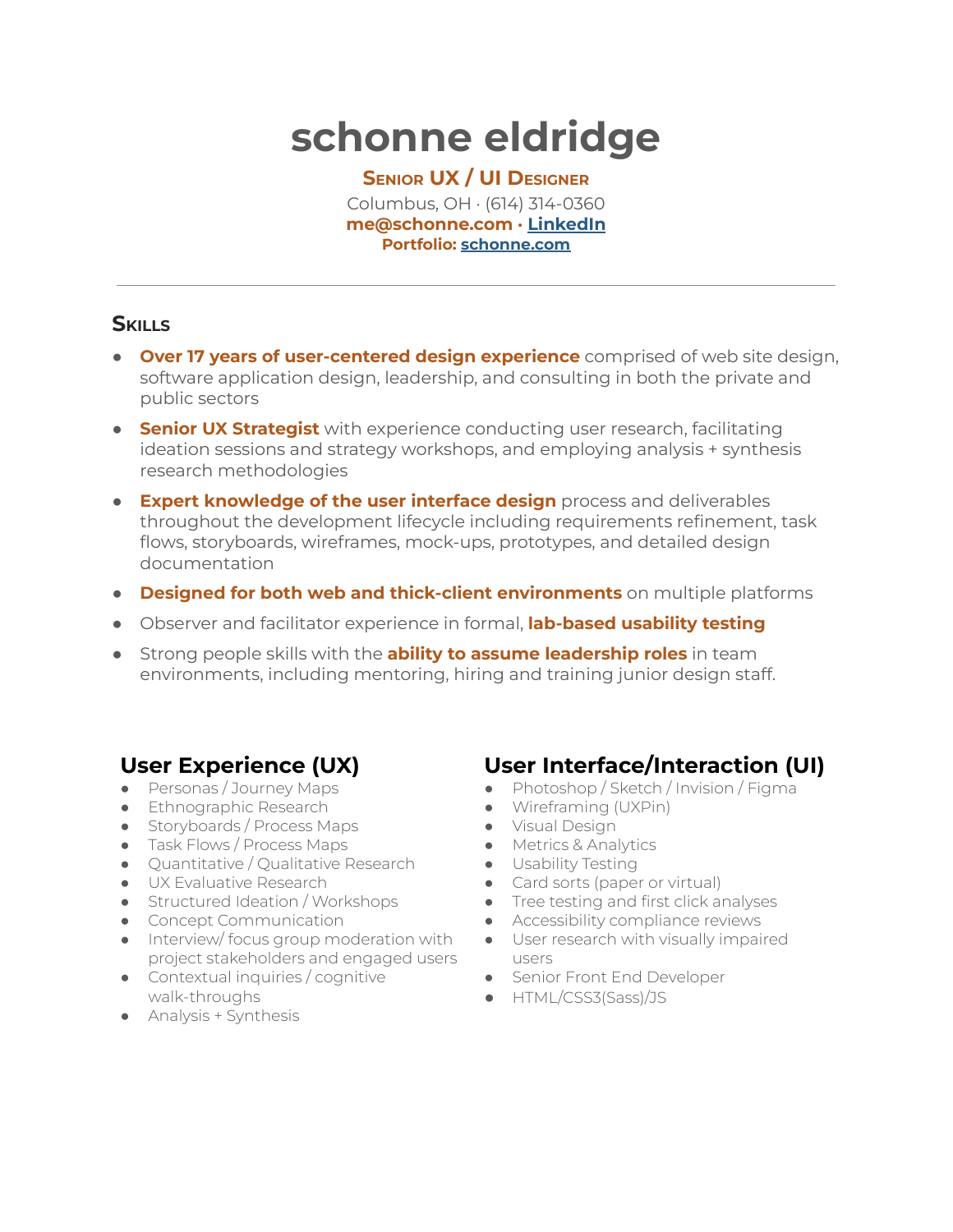# **EXPERIENCE**

**AUGUST 2018 – PRESENT**

# **FREELANCE CONSULTANT**

*SEPTEMBER 2020 – PRESENT* **SENIOR UX STRATEGIST,** EMERGENT HOLDINGS Design Thinking advocacy throughout Emergent Holdings and its subsidiaries.

*MARCH 2021 – JUNE 2021* **LEAD UI DESIGNER,** SIGNET Designed Mobile Repair Portal for stores and repair facilities.

*FEBRUARY 2021 – MARCH 2021*

#### **SENIOR UX STRATEGIST,** HAWORTH

Built and validated customer personas to assist corporate strategy post-pandemic.

*SEPTEMBER 2020 – FEBRUARY 2021*

## **LEAD SALESFORCE DESIGNER,** BREVILLE

Designed Customer Service Portal using Salesforce's Lightning Design.

*FEBRUARY 2021 – MARCH 2021*

# **SENIOR SALESFORCE DESIGNER,** EMPOWER

Designed Salesforce-based financial services client portal.

#### *DECEMBER 2020 – JANUARY 2021*

# **SENIOR SALESFORCE DESIGNER,** GREAT AMERICAN INSURANCE GROUP

Designed Insurance Agent Service Portal using Salesforce's Lightning Design.

*SEPTEMBER 2020 – FEBRUARY 2021*

## **LEAD SALESFORCE/VLOCIY DESIGNER,** SIF IDAHO WORKERS COMP

Designed Workers Comp application experience for Agents and Underwriters in Vlocity platform.

*OCTOBER 2019 – FEB 2020* **LEAD UX/UI DESIGNER/DEVELOPER,** GOVERNMENT OF QATAR Branding and microsite design and development for Qatar's American Collegiate program

*OCTOBER 2019 – FEB 2020* **LEAD UX/UI DESIGNER,** SMARTRAC Designed customer-facing mobile and desktop apps for tracking logistics.

*MAY 2019 – JULY 2019*

# **LEAD UX/UI DESIGNER/DEVELOPER,** STANFORD UNIVERSITY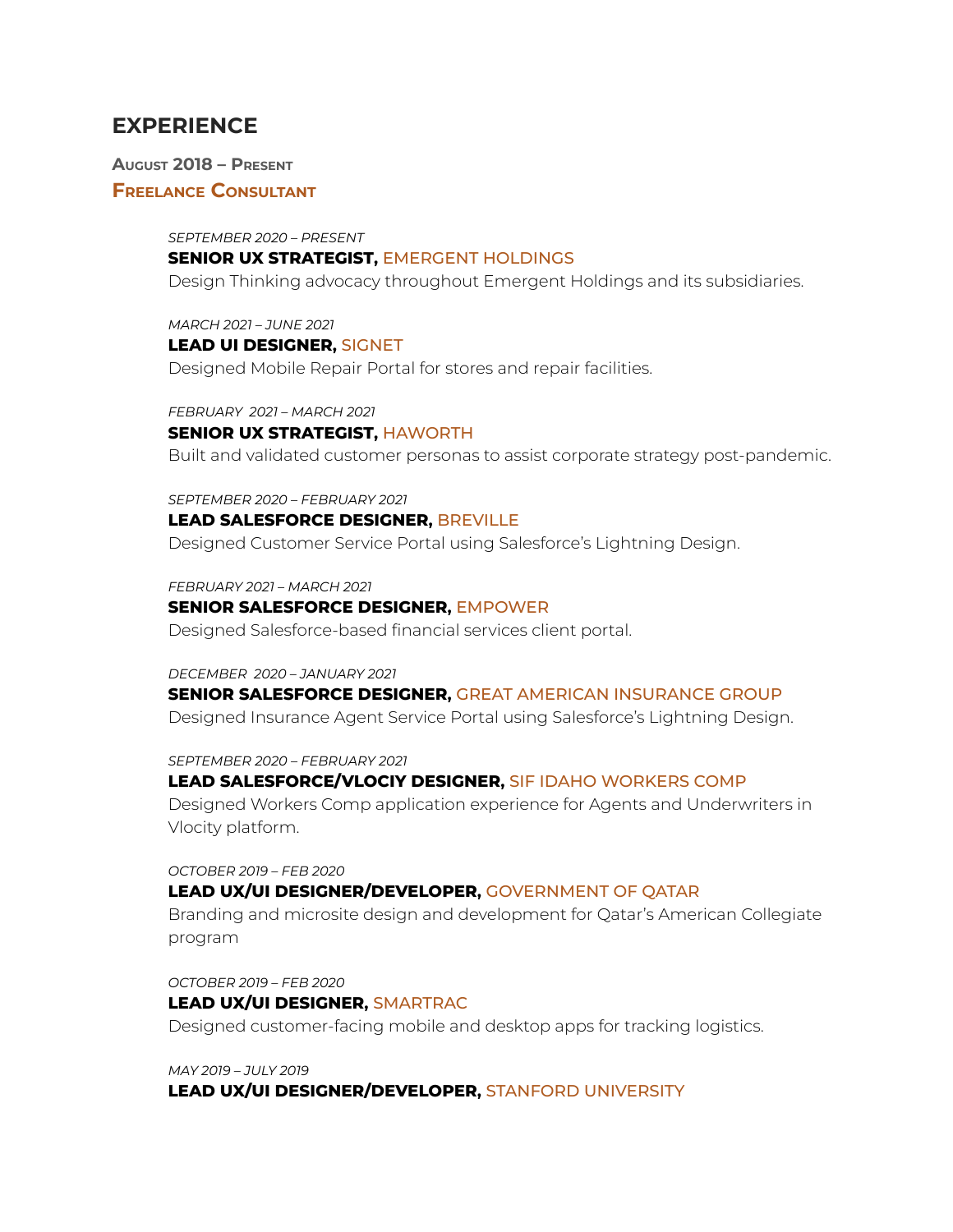Branding and microsite design and development.

*JUNE 2019 – JULY 2019*

# **UX/UI DESIGNER/DEVELOPER,** ROCHE DIAGNOSTICS

Helped internal teams flesh out new product concepts for pitches with Roche leadership.

# *MAY 2019 – JULY 2019*

## **LEAD UX DESIGNER,** HUMANA

Ran Discovery for Humana's data services initiatives including personas, user interviews, and site maps.

*MAY 2019 – SEPTEMBER 2019*

# **LEAD UX DESIGNER,** VERTIV

Designed personas, journey maps and high fidelity mocks for Vertiv's sales team solution.

*JANUARY 2019 – MARCH 2019*

# **LEAD SALESFORCE UX DESIGNER,** LENDLEASE

Generated personas and high-fidelity mocks for a three month discovery process.

## *JANUARY 2019 - AUGUST 2021*

# **LEAD UX DESIGNER/DEVELOPER,** CLARUS R+D

Designed and next iteration of client portal for small businesses and large enterprises.

## *OCTOBER 2018-DECEMBER 2018*

## **LEAD UX DESIGNER,** FORD

Designed personas, journey maps and wireframes for Ford.com

## *OCTOBER 2018*

# **SALESFORCE UI DESIGNER,** BLUESHIELD/BLUECROSS NEW YORK

Designed high-fidelity mocks using Salesforce's Lightning Design system for corporate sales division.

#### *APRIL 2018 – JUNE 2018*

## **LEAD UX DESIGNER,** ASCENA RETAIL GROUP

Helped setup Adobe Target, created testing scenarios using eCommerce best practices.

*APRIL 2018 – MAY 2018*

## **LEAD UX/UI DEVELOPER,** UCLA

Branding and microsite design and development.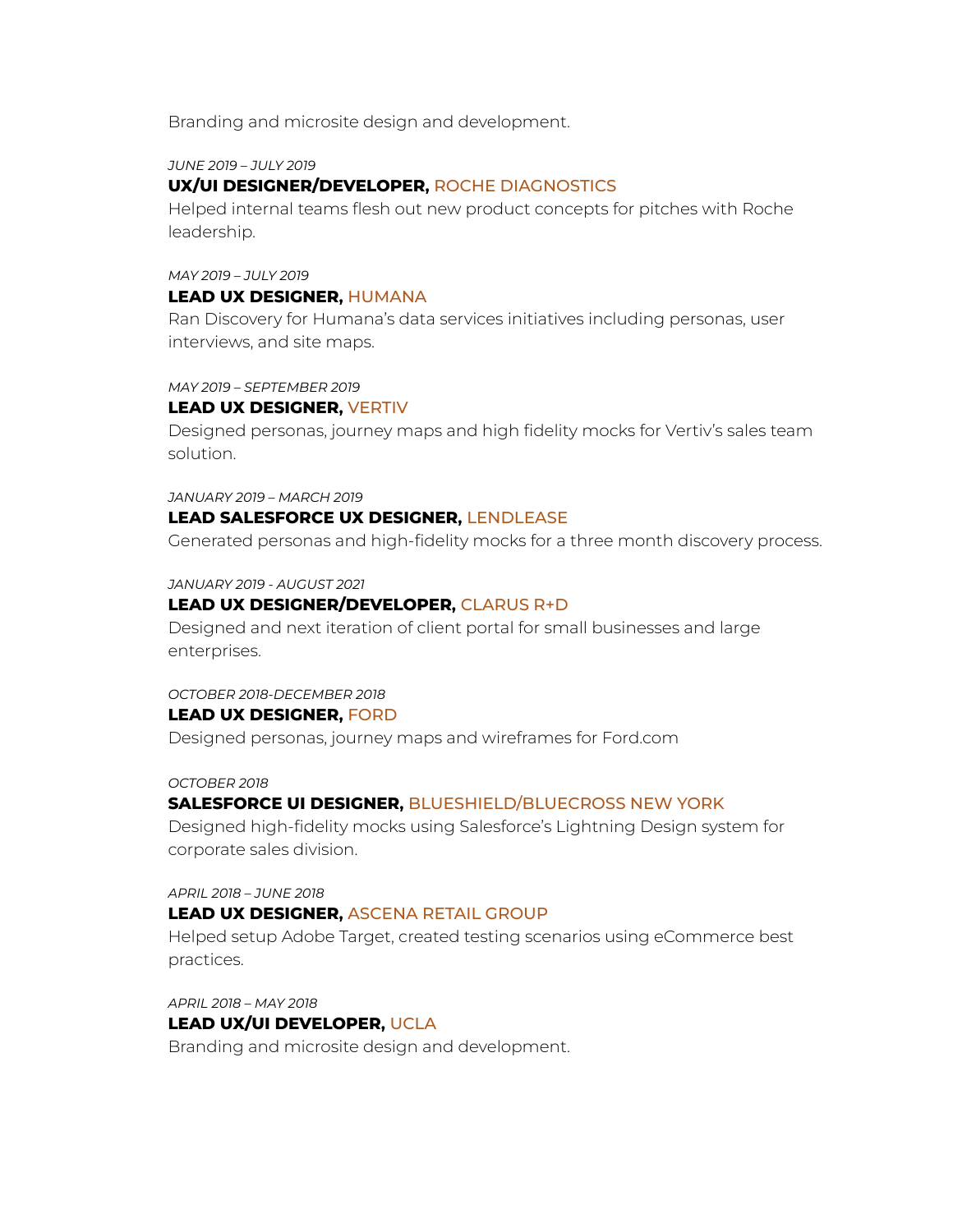# **APRIL 2017 – AUGUST 2018**

# **LEAD UX STRATEGIST- PRODUCT DESIGNER,** YORK RSG (NOW SEDGWICK)

- Performed analysis of client business models and worked to deliver a cohesive User-centric approach through design of existing and proposed touch points.
- Facilitated Discovery Sprints with clients that included structured ideation sessions around personas, value stories, journey-maps, etc.
- Conducted both qualitative and quantitative research including ethnographic studies, competitive analysis, focus groups and direct interviews.
- Led user experience strategy, user research, information architecture, interaction design and usability testing for desktop and mobile (web & native) B2B and B2C products and services.
- Led strategy workshops and exercises with stakeholder teams to help define product direction and create implementation roadmaps based on a user-centric foundation.
- Directed the design efforts and execution of the next generation, web-based, management application for both clients and internal-facing users.
- Created developer documentation, style guides and brand guidelines.
- Conducted extensive user testing and usability testing. Everything I produced was validated by real users.
- Developed and presented new design via wireframes, prototypes and screenshots
- Established a strong design culture by collaborating with members of multidisciplinary teams and advocating for users and user-centered design practices

# **FEBRUARY 2016 – MARCH 2017**

# **EXPERIENCE DESIGNER,** PILLAR TECHNOLOGY (NOW ACCENTURE)

- Created prototypes, interactive mockups, design guidelines/specifications, user personas, journey maps, story maps and user stories.
- Employed current digital trends and best practices—including IoT, embedded and emerging tech.
- Created impactful and easy-to-use interfaces and flows.
- Presented design concepts and direction with end-users, customers, product managers and developers.
- Translated broad ideas, business and functional requirements, and wireframe concepts into design flows and elegant user interfaces.
- Rapidly sketched out concepts to communicate ideas and elicit feedback, followed by higher-fidelity revisions for use in testing and production.
- Advocated on behalf of the end user throughout research, design and development, worked alongside developers, product managers, delivery leaders, analysts and other stakeholders who may be new to a user-centered product development approach.
- Explained ideas, designs and UX best practices in order to successfully influence, motivate and inspire stakeholders.
- Facilitated in creative, design thinking workshops.
- Iteratively adapted to changes in business, product, organization and individual needs.